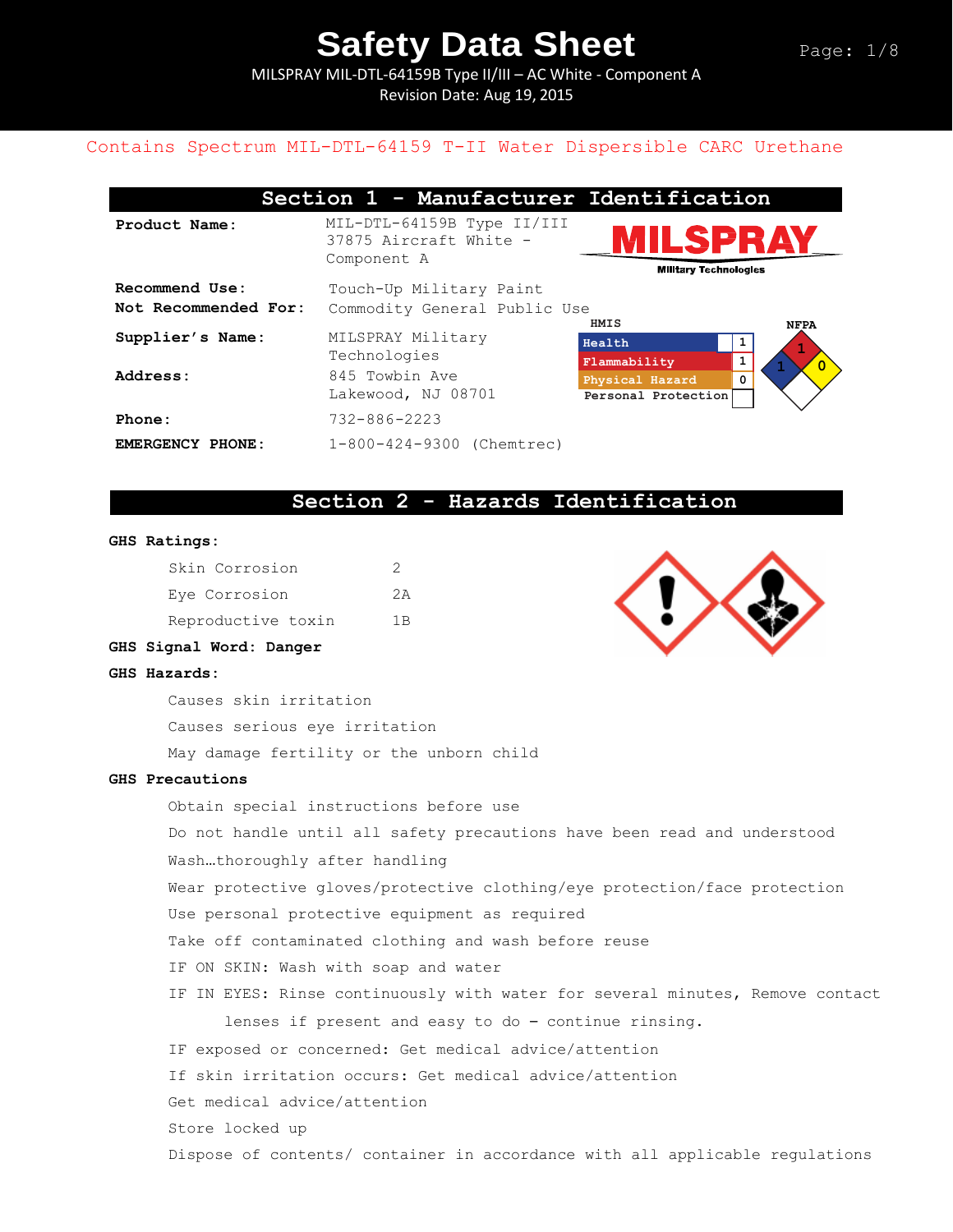MILSPRAY MIL-DTL-64159B Type II/III – AC White - Component A Revision Date: Aug 19, 2015

## **Section 3 - Composition/Information on Ingredients**

| Chemical                                       | CAS No.          | Weight<br>Percent      |
|------------------------------------------------|------------------|------------------------|
| Water                                          | $7732 - 18 - 15$ | $40 - 50%$             |
| Titanium Dioxide                               | $13463 - 67 - 7$ | $20 - 30%$             |
| Trade Secret                                   | N/A              | $10 - 20$ <sup>8</sup> |
| Polymeric condensate of urea &<br>formaldehyde | $9011 - 05 - 6$  | $5 - 10$ %             |
| n-Methyl-2-Pyrrolidone                         | $872 - 50 - 4$   | $1 - 5%$               |
| Ethene, Homopolymer                            | $68441 - 17 - 8$ | $1 - 5$ $\approx$      |

## **Section 4 - First Aid Measures**

**EYE CONTACT:** Flush eyes gently with water while holding eyelids apart. If symptoms persist or if there is any visual difficulty, seek immediate medical attention.

**SKIN CONTACT:** Remove contaminated clothing. Wash exposed area with soap and water. If symptoms persist, seek medical attention. Launder clothing before reuse.

**INHALATION:** If symptoms develop, move individual away from exposure and into fresh air. If symptoms persist, seek medical attention. If breathing is difficult, administer oxygen. Keep person warm and quiet; seek immediate medical attention.

**INGESTION:** Seek medical attention. If individual is drowsy or unconscious, do not give anything by mouth; place individual on the left side with the head down. Contact a physician, medical facility, or poison control center for advice about whether to induce vomiting. If possible, do not leave individual unattended.

**NOTE TO PHYSICIAN:** Preexisting disorders of the following organs (or organ systems) may be aggravated by exposure to this material: lung (ie; asthma-like conditions), skin (redness or rash-like symptoms, irritation)

## **Section 5 - Fire Fighting Measures**

**FLASH POINT:** 95C (203F)

**LEL:** 1.00 **UEL:** 10.00

**SUITABLE EXTINGUISHING MEDIA:** Use water, foam, Carbon Dioxide, or Dry Chemical fire fighting apparatus .

**UNSUITABLE EXTINGUISHING MEDIA:** Not available.

**UNUSUAL FIRE & EXPLOSION HAZARDS:** This water based solution in nonflammable however, in a fire situation vapors that are heavier than air and may travel along the ground or be moved by ventilation and ignited by heat, pilot lights, other flames, or other ignition sources at locations distant from material handling area. Never use welding or cutting torch on or near containers even when empty, as product and/or product residue can ignite explosively.

**PRODUCTS OF COMBUSTION:** May form oxides of carbon, and nitrogen.

**PROTECTION OF FIREFIGHTERS:** Treat all fires as chemical in nature. The use of water may be suitable as an extinguishing media, but will be helpful in keeping adjacent containers cool. Avoid spreading burning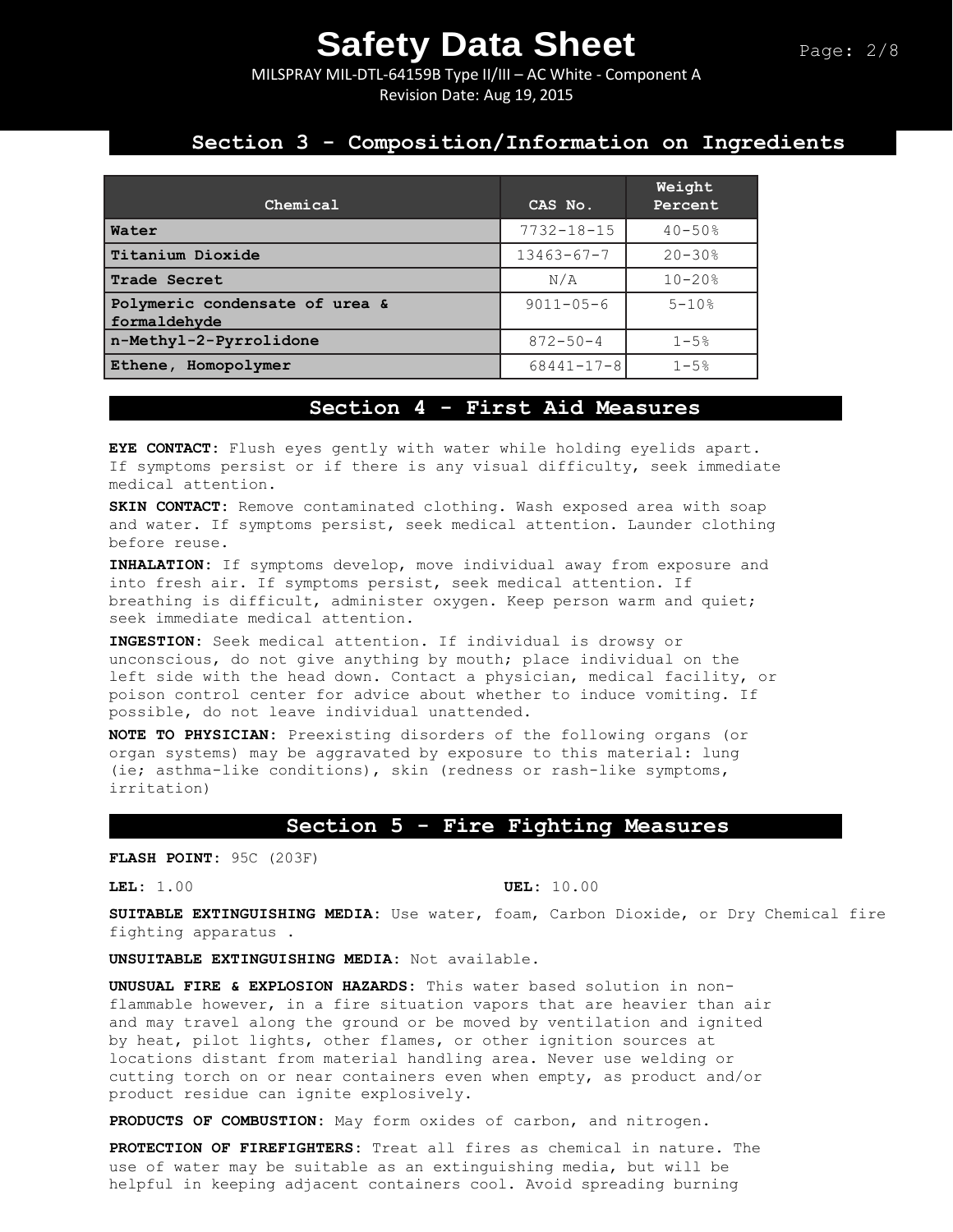MILSPRAY MIL-DTL-64159B Type II/III – AC White - Component A Revision Date: Aug 19, 2015

#### liquid with water used for cooling purposes.

**FIRE FIGHTING EQUIPMENT:** Firemen and emergency responders: wear full turnout gear or Level A equipment including positive-pressure, selfcontained breathing apparatus (SCBA), and chemical resistant personal protective equipment. Refer to the personal protective equipment section of this SDS.

**NFPA 704:** Health = 1 Flammability = 1 Instability = 0

## **Section 6 - Accidental Release Measures**

**PERSONAL PRECAUTIONS:** Not available.

**SPILL AND LEAK PROCEDURES:** Spill supervisor - Ensure cleanup personnel wear all appropriate Personal Protective Equipment (PPE), including respiratory protection. Remove all ignition sources. Keep nonessential personnel away from the contaminated area.

**ENVIRONMENTAL PRECAUTIONS:** Stop spill at source, and prevent material from entering drains, sewers, streams or other bodies of water.

**METHODS OF CONTAINMENT:** Dike spill area with suitable absorbant material or chemical booms to limit spreading.

#### **METHODS OF CLEAN-UP:**

**SMALL SPILLS:** Ventilate area, and keep sources of ignition and hot metal surfaces isolated from the spill Absorb liquid using vemiculite, sawdust, speedy-dry, or other suitable floor absorbant material Use only non-sparking tools to collect and transfer to a suitable container for disposal in accordance with local, and federal regulations.

**LARGE SPILLS:** Eliminate all ignition sources, and ventilate area. Persons not wearing protective equipment should be excluded from area of spill until clean-up has been completed. Stop spill at source, and prevent material from entering drains, sewers, streams or other bodies of water. Dike spill area with suitable absorbant material or chemical booms to limit spreading. If runoff occurs, notify authorities as required. Pump or vacuum transfer spilled product to clean containers for recovery. Absorb unrecoverable product, and transfer contaminated absorbent, soil and other materials to containers for disposal in accordance with local, state, and federal regulations. Note; use only non-sparking equipment to clean up spills.

#### **OTHER INFORMATION:** Not available.

### **Section 7 - Handling and Storage**

**HANDLING**: Wear all appropriate Personal Protective Equipment (PPE). Wear respiratory protection or ensure adequate ventilation at all times as vapors can accumulate in confined or poorly ventilated areas. Use the product in a manner which minimizes splashes and/or the creation of dust. Keep containers dry and closed when not in use. Do not handle or store material near heat, sparks, open flames, or other sources of ignition. Sufficiently ground container when transferring material from one container to another. Emergency eyewash fountains and safety showers should be available in the immediate vicinity of potential exposure. Sudden release of hot organic chemical vapors or mists from process equipment operating at elevated temperatures and pressures, or sudden ingress of air into vacuum equipment, may result in ignitions without the presence of obvious ignition sources. Any use of this product in elevated temperature, pressurized, or vacuum process should be thoroughly evaluated to establish and maintain safe operating conditions.

**STORAGE:** Store this material in tightly sealed original containers only, in a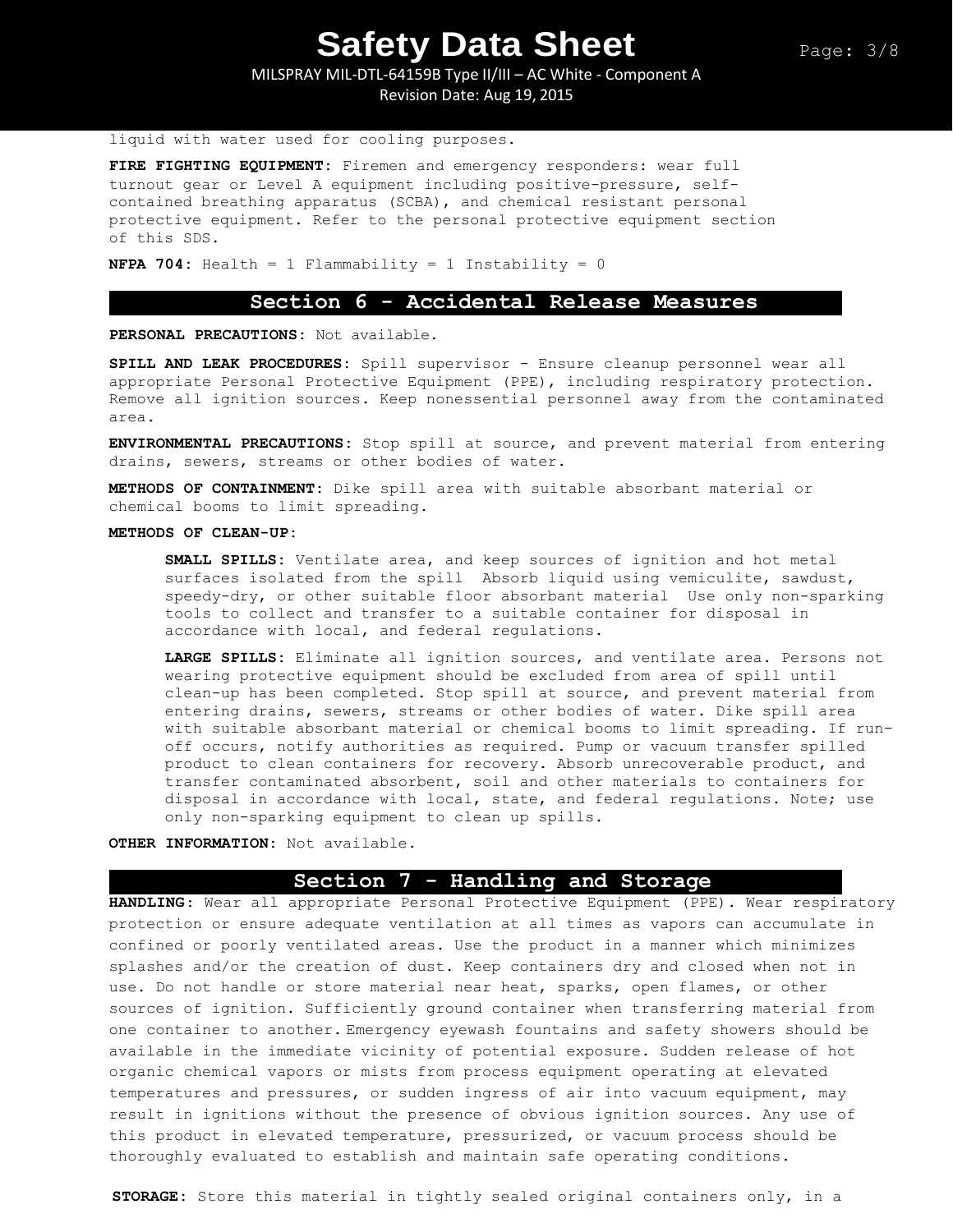## MILSPRAY MIL-DTL-64159B Type II/III – AC White - Component A Revision Date: Aug 19, 2015

segregated area with adequate ventilation to prevent a build-up of "fumes" that could pose a safety hazard with regard to personal exposure and fire. Keep all sources of ignition away from storage area, and store material at temperatures between 50 to 80 degrees F.

## **Section 8 - Exposure Controls/Personal Protection**

| Chemical                                       | <b>OSHA</b><br>Exposure Limits      | <b>ACGIH</b><br>Exposure Limits     | Other Exposure<br>Limits,                                                      |
|------------------------------------------------|-------------------------------------|-------------------------------------|--------------------------------------------------------------------------------|
| Water                                          | OELs not<br>established             | OELs not established                |                                                                                |
| Titanium Dioxide                               | PEL $15mg/m3$ - TWA<br>(total dust) | $TLV$ 10mg/m3 - TWA<br>(total dust) |                                                                                |
| Trade Secret                                   |                                     |                                     |                                                                                |
| Polymeric condensate of urea &<br>formaldehyde | OELs not<br>established             | OELs not established                | PEL $15mg/m3$ - TWA<br>(total dust)<br>PEL $5mg/m3$ - TWA<br>(respirable dust) |
| n-Methyl-2-Pyrrolidone                         | OELs not<br>established             | OELs not established                | PEL 25 ppm-TLV                                                                 |
| Ethene, Homopolymer                            | OELs not established                | OELs not established                |                                                                                |

**ENGINEERING CONTROLS:** Ensure that any processing ovens are vented to prevent the introduction of fumes into the workplace, and to prevent a build up of fume within the oven. Use only explosion proof equipment, and ground containers and transfer equipment. Use only chemically resistant transfer equipment, and measuring containers.

**EYE PROTECTION**: The use of safety glasses, chemical goggles, and/or face shields are recommended to safeguard against potential eye contact, irritation, or injury. The availability of eye wash stations when using this product is highly recommended.

**SKIN PROTECTION:** The use of chemical resistant gloves is recommended to prevent repeated or prolonged contact with the skin. Wear impervious clothing and boots. The use of chemical aprons is advised when working with and/or transferring these materials. The availability of safety showers in work areas is recommended**.** 

**RECOMMENDED VENTILATION:** General mechanical ventilation may be sufficient to keep product vapor concentrations within specified timeweighted averages. If general ventilation proves inadequate to maintain safe vapor concentrations, supplemental local exhaust may be required.

**RESPIRATORY PROTECTION**: If workplace exposure limits of product or any component is exceeded, the use of a NIOSH/MSHA respirator will be necessary. In general the use of an organic vapor cartridge with a dust/mist pre-filter will be sufficient. In the absence of proper environmental controls, a NIOSH/MSHA approved air supplied respirator is advised.

**CONTAMINATED EQUIPMENT:** Dispose of the waste in compliance with all Federal, state, regional, and local regulations.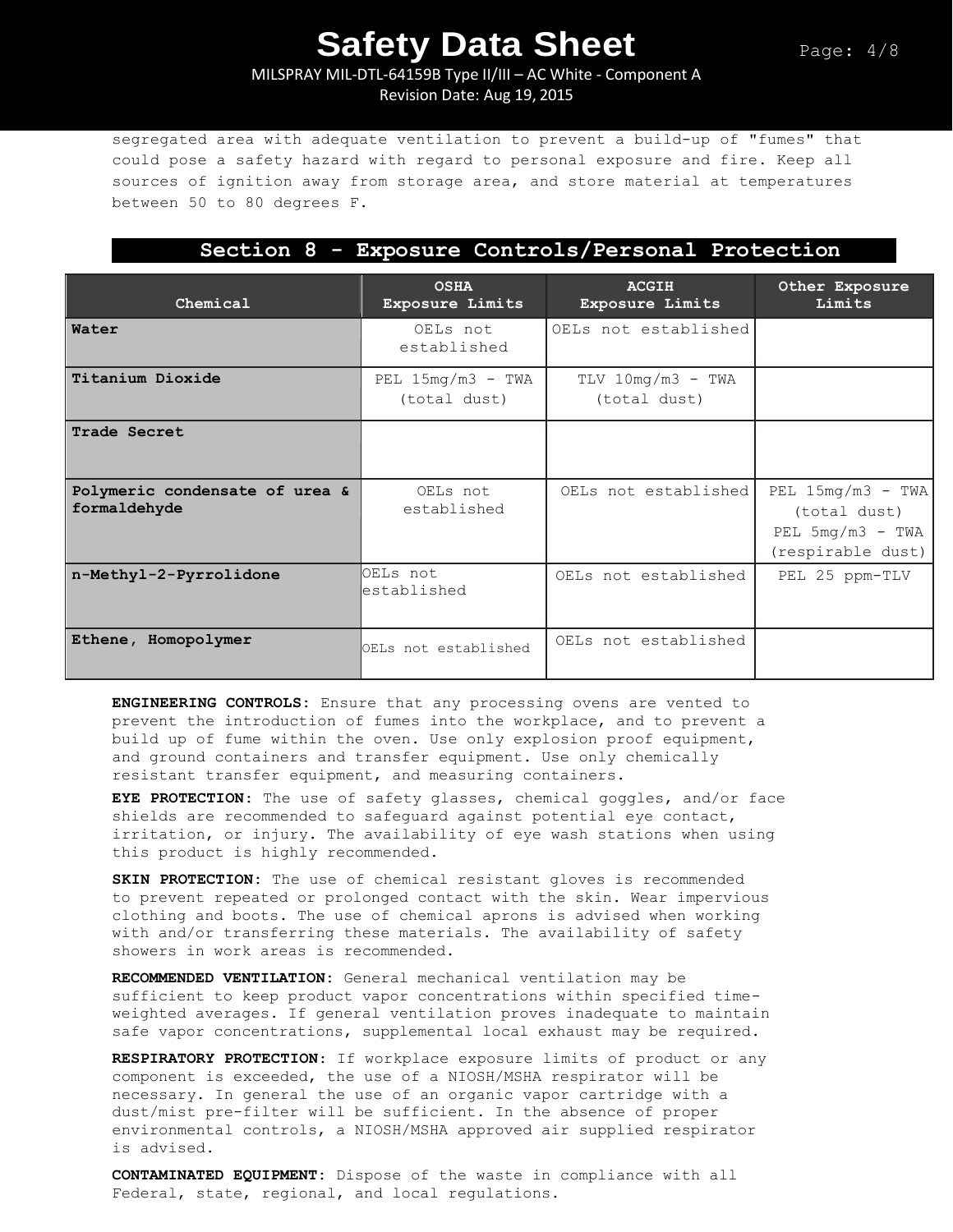MILSPRAY MIL-DTL-64159B Type II/III – AC White - Component A Revision Date: Aug 19, 2015

#### **HYGIENE:** Not available.

## **Section 9 - Physical and Chemical Properties**

**APPEARANCE:** Viscous liquid either colored or milky depending on product.

**ODOR:** Not available.

**ODOR THRESHOLD:** Not available.

**PHYSICAL STATE:** Liquid

**% Volume Volatile:** 61.63

**Formula Lb/Gal:** 11.43

**Boiling Range:** 77 to 100°C

**EVAPORATION RATE:** Slower than ether.

**pH:** Not available.

**MELTING POINT/FREEZING POINT:** Not available.

**FLASH POINT: 95°C (203°F)** 

**FLAMMABILITY:** Not available.

**UPPER/LOWER LIMITS FLAMMABITLITY:** 10.00/1.00

**VAPOR PRESSURE:** Not available.

**RELATIVE DENSITY:** 1.369

**SOLUBITLITY:** Not available.

**PARTITION COEFFICICIENT:** Not available.

**AUTO-IGNITION TEMPERATURE:** Not available.

**DECOMPOSITION TEMPERATURE:** Not available.

**VISCOSITY:** Not available.

**VAPOR DENSITTY:** Heavier than air.

**Lbs VOC/Gallon Less Water:** 0.81

**Gms VOC/Liter Less Water:** 97

### **Section 10 - Stability and Reactivity**

**STABILITY:** Stable.

**CONDITIONS TO AVOID:** Not available.

**INCOMPATIBLE MATERIALS:** Strong oxidizing agents. Acids, strong oxidizing agents.

**HAZARDOUS DECOMPOSITION PRODUCTS:** STABLE Non-reactive material. Strong oxidizing agents, acids, strong oxidizing agents. May form: aldehydes, carbon dioxide and carbon monoxide, ketones, organic acids. Oxides of carbon, such as carbon dioxide & carbon monoxide.

**POSSIBILITY OF HAZARDOUS REACTIONS:** Hazardous polymerization will not occur.

### **Section 11 - Toxicological Information**

**Primary Routes of Entry:** Eye contact, Skin contact, Ingestion, and Inhalation

**TARGET ORGANS:** Reproductive System, Skin

**EYE:** Can cause eye irritation. Symptoms include stinging, tearing, redness, and swelling of eyes.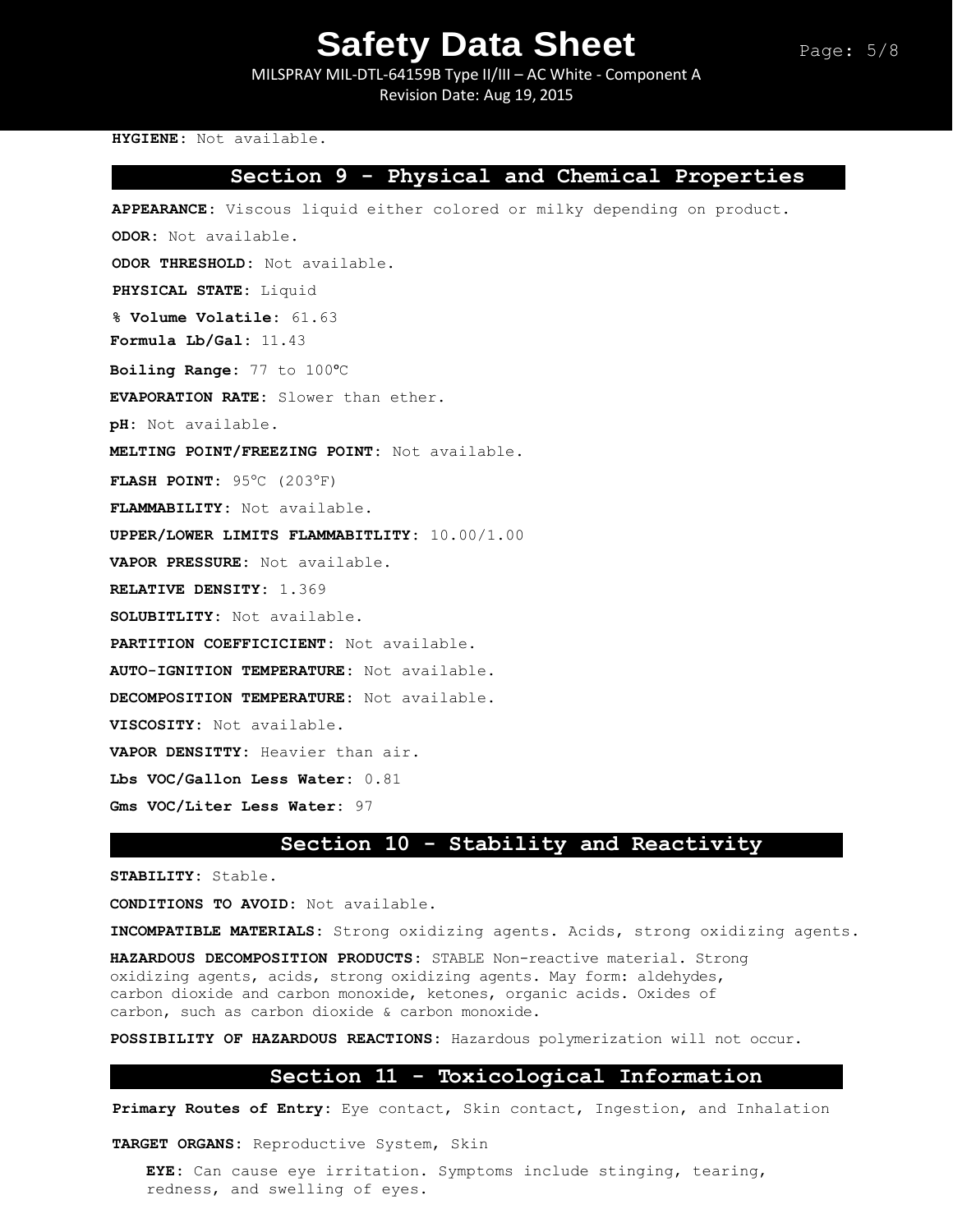MILSPRAY MIL-DTL-64159B Type II/III – AC White - Component A Revision Date: Aug 19, 2015

**INHALATION:** Breathing of vapor or mist is possible. Breathing small amounts of this material during normal handling is not likely to cause harmful effects. Breathing large amounts may be harmful. Symptoms usually occur at air concentrations higher than the recommended exposure limits. **SKIN:** May cause mild skin irritation. Prolonged or repeated contact may dry the skin. Symptoms may include redness, burning, drying and cracking of skin, and skin burns. Passage of this material into the body through the skin is possible, but it is unlikely that this would result in harmful effects during safe handling and use. **Ingestion:** Swallowing small amounts of this material during normal handling is not likely to cause harmful effects. Swallowing large amounts may be harmful. This material can get into the lungs during swallowing or vomiting. This results in lung inflammation and other lung injury.

**SYMPTOMS OF EXPOSURE:** Signs and symptoms of exposure to this material through breathing, swallowing, and/or passage of the material through the skin may include: mouth and throat irritation, stomach or intestinal upset, irritation of the nose, throat & airways, central nervous system depression, high blood sugar, coma.

**TARGET ORGANS EFFECTS:** This material shortens the time of onset or worsens the liver and kidney damage induced by other chemicals. Overexposure to this material has been suggested as a

cause of the following effects in laboratory animals: mild, reversible liver effects, mild, reversible kidney effects, blood abnormalities.

**CANCER INFORMATION:** Based on the available information, this material cannot be classified with regard to carcinogenicity. This material is NOT listed as a carcinogen by the International Agency for Research on Cancer, the National Toxicology Program, or the Occupational Safety and Health Administration.

**Carcinogenicity:** The following chemicals comprise 0.1% or more of this mixture and are listed and/or classified as carcinogens or potential carcinogens by NTP, IARC, OSHA (mandatory listing), or ACGIH (optional listing).

CAS Number-None; Description-N/A; % Weight-N/A; Carcinogen Rating-N/A

**CHRONIC EFFECTS:** Contains trivalent chromium compounds. As noted by the American Conference of Governmental Industrial Hygenists (ACGIH) in their publication, "Documentation of the Threshold Limit Values", repeated and prolonged exposures to trivalent chromium compounds may cause delayed effects involving the respiratory system.

**DEVELOPMENTAL INFORMATION:** This material (or a component) may be harmful to the human fetus based on positive test results with laboratory animals. Case studies show that prolonged intentional abuse of this product during pregnancy can cause birth defects in humans.

**MIXTURE TOXICITY:** Inhalation Toxicity LC50: 5mg/L **COMPONENT TOXICITY:**

> n-Methyl-2-Pyrrolidone Oral LD50: 3,598 mg/kg (Rat) Dermal LD50: 8 g/kg (Rabbit) Inhalation LC50: 3 mg/L (Rat)

### **Section 12 - Ecological Information**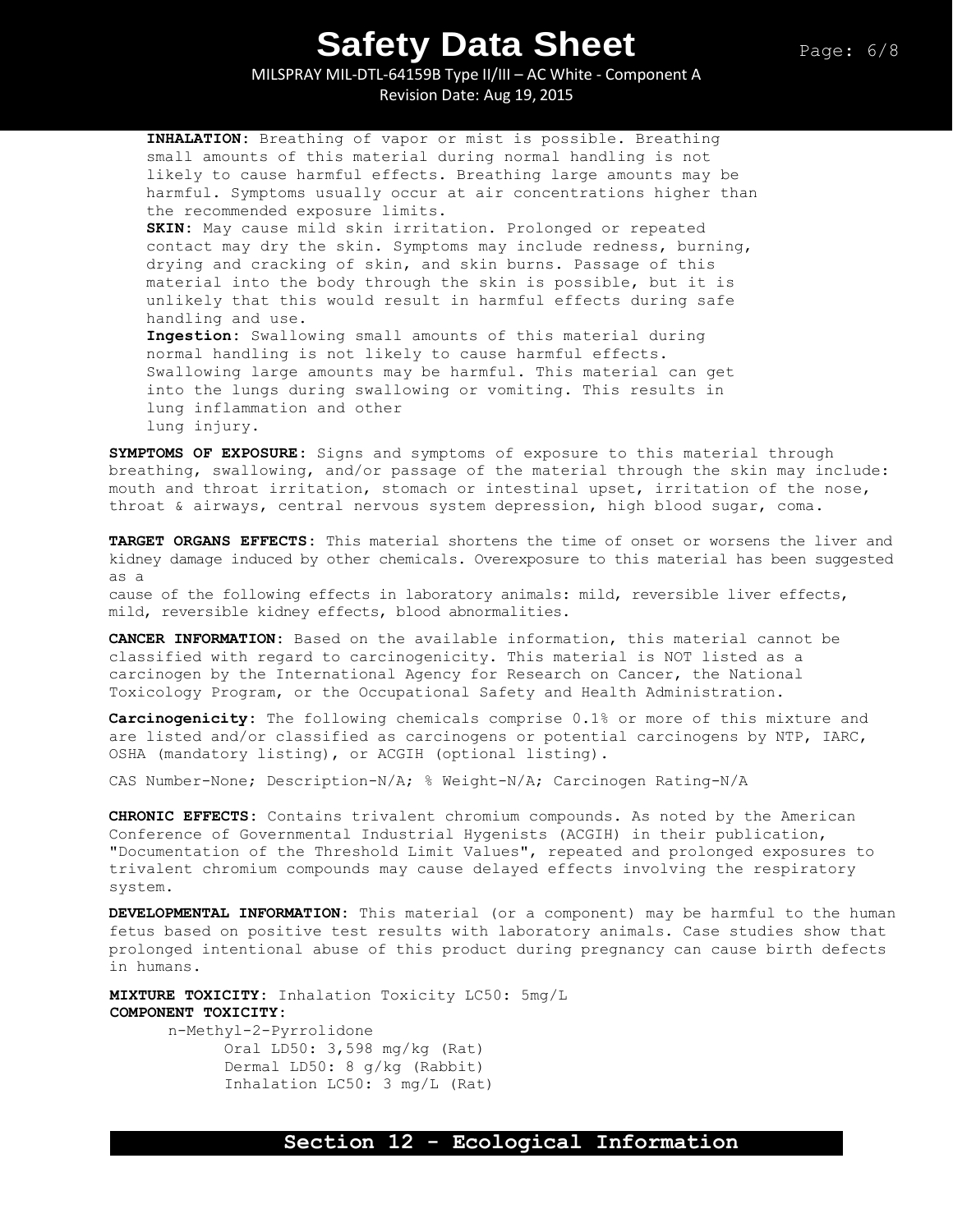MILSPRAY MIL-DTL-64159B Type II/III – AC White - Component A Revision Date: Aug 19, 2015

#### **ENVIRONMENTAL EFFECTS:** Not available.

## **Section 13 - Disposal Considerations**

As the US EPA, state, regional, and other regulatory agencies may have jurisdiction over the disposal of your facility's hazardous waste, it is incumbent upon you, the hazardous waste generator, to learn of and satisfy all the requirements which affect you. Dispose of the hazardous waste at a properly licensed and permitted disposal site or facility. Ensure conformity to all applicable hazardous waste disposal regulations. The US EPA Hazardous Waste Numbers which follow are applicable to this unadulterated product if the product enters the "waste stream." Refer to Title 40 of the Code of Federal Regulations, Part 261 (40 CFR 261) . This part of the Code identifies solid wastes which are subject to regulation under various sections of the Code and which are subject to the notification requirements of Section 3010 of the Resource Conservation and Recovery Act (RCRA).

### **Section 14 - Transport Information**

**DOMESTIC (USDOT):**

Proper Shipping Name: Non-Hazardous Water Base Paint Hazard Class: Not applicable. Packing Group: Not applicable.

## **Section 15 - Regulatory Information**

Other regulatory information is listed where applicable.

**State of California Safe Drinking Water and Toxic Enforcement Act of 1986 (Proposition 65):** WARNING! This product contains the following chemicals which are listed by the State of California as carcinogenic or a reproductive toxin:

872-50-4 n-Methyl-2-Pyrrolidone 1 to 5 %

**Commonwealth of Massachusetts "Right to Know":** This product contains the following toxic or hazardous substances which appear on the Massachusetts Substance List:

n-Methyl-2-Pyrrolidone 1 to 5 %

**New Jersey Worker and Community Right To Know Hazardous Substance List:** The following substances appear on the New Jersey Right To Know Hazardous Substance List:

n-Methyl-2-Pyrrolidone 1 to 5 %

**Commonwealth of Pennsylvania Worker and Community Right-To-Know Act:** This product contains the following chemicals which appear on the Pennsylvania Hazardous Substance List:

872-50-4

### **EU Risk Phrases**

R43: May cause sensitization by skin contact

### **Safety Phrase:**

S23: Do not breathe gas/fumes/vapor/spray (appropriate wording to be specified by

the manufacturer)

- S24: Avoid contact with skin
- S37: Wear suitable gloves
- S51: Use only in well-ventilated areas